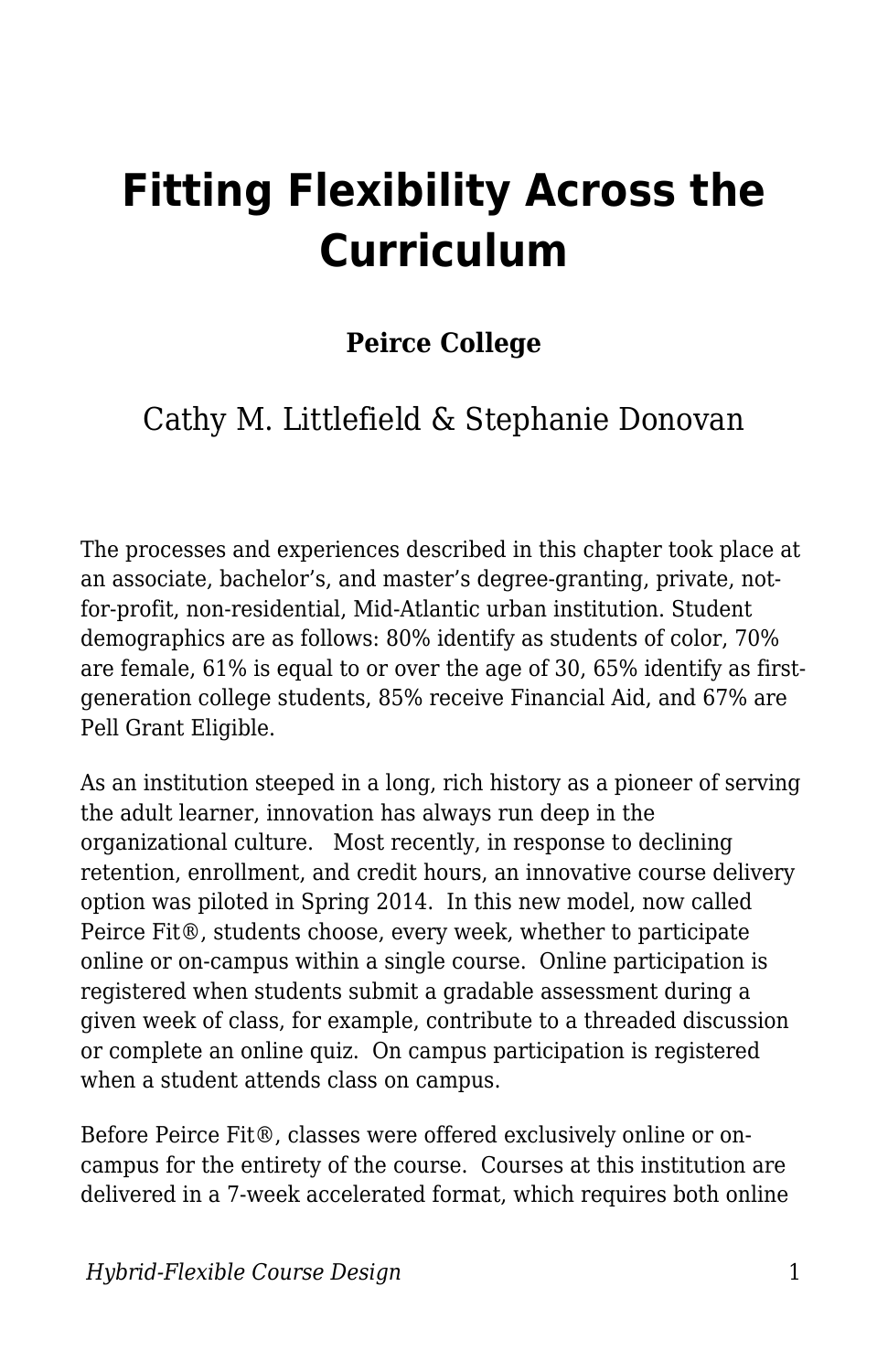and on-campus learners to complete course work asynchronously.

 Following the pilot study, the College decided to implement the Peirce Fit® model across the institution, beginning with courses in the Graduate Division and Health Programs division in Fall 2016. Enthusiasm for this model, in part, focused on removing the lack of inperson attendance as a barrier to student retention in a single course. In this chapter, we will discuss the institutional needs for modifying the traditional delivery model, the goals of the new model, the implementation challenges faced, and the impact of the new model on students, faculty, and the delivery of instruction.

### **Rationale—Why Now?**

Developing and deploying innovative, flexible, academic instructional models supports the need to respond to a changing higher education landscape. Innovation and institutional efficiency are and always have been priorities at the [Peirce College.](https://www.peirce.edu/about-peirce/our-history/timeline) During challenging times, the college frequently turns to innovative delivery methods as a way of meeting the students where they are and providing opportunities for learning that are student-centric, fresh, and unique. In the early 1990s, the College was on the forefront of the online learning paradigm, and in 2014, turned to innovation again as a way to bridge the gap between course offerings, and declining retention and persistence concerns, while creating sustainable enrollment.

Four years before the pilot, the College introduced three new undergraduate health programs to its existing curriculum. Even though enrollment in these programs grew, the on campus and online sections were relatively small as a result of giving students an option for delivery mode. The College saw this as an opportunity to explore the efficacy of offering exclusive online or on-campus instruction. In the new model, students are provided the flexibility to decide every week how they will attend; fully online or on campus. During the transition to the new model, preserving on-campus delivery remained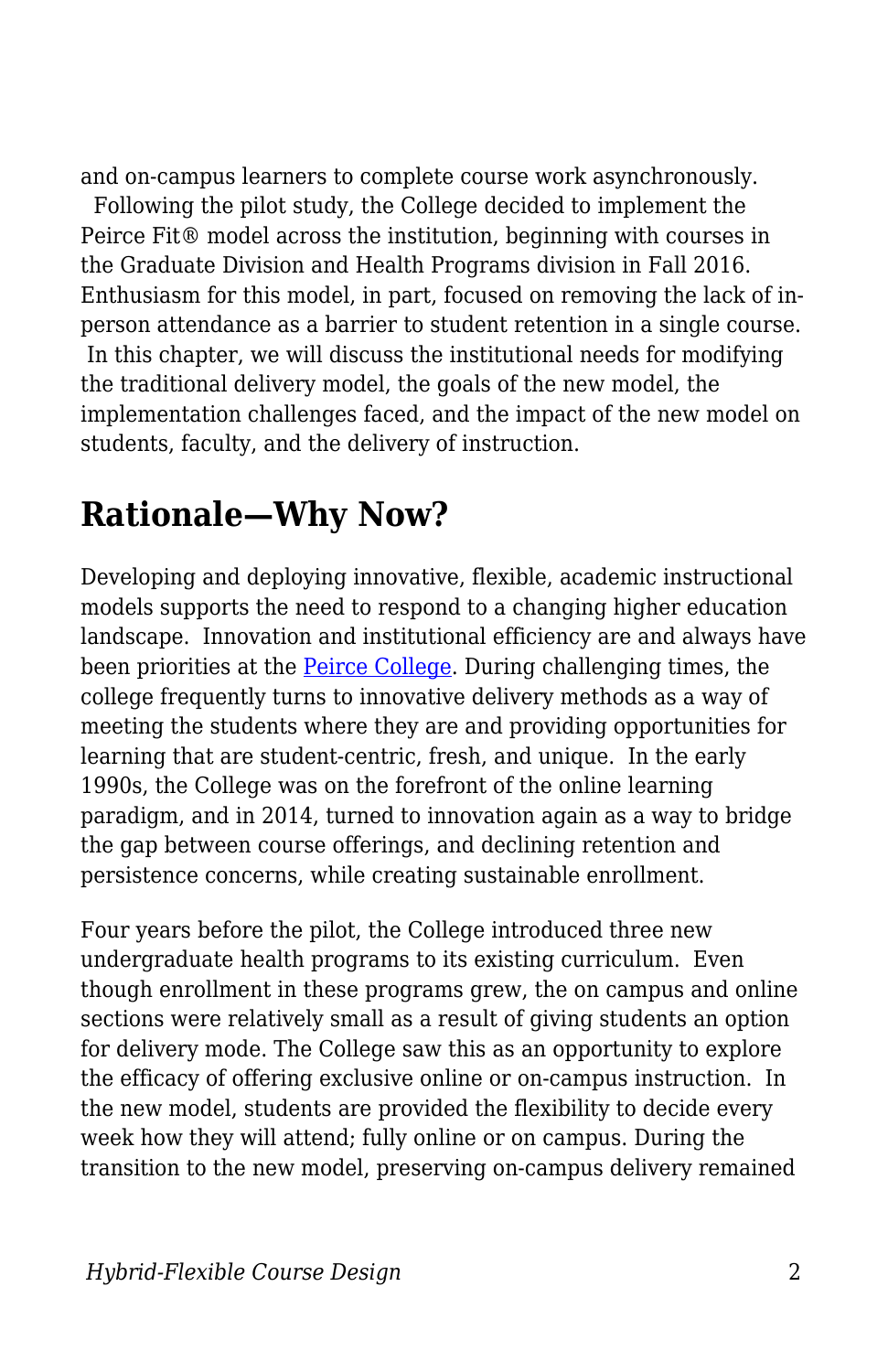an important aspect. Research (Malone, 2014) confirmed adult learners appreciate flexibility, as such, by design we maintained a face-to-face component. Offering flexibility rather than directing students to a singular learning modality was the most appealing option for meeting the collective needs of the students and the College. The design approach was organized and intentional, with the conscious plan to provide flexibility students desire, as well as continuous enrollment and degree completion.

## **Roadmap for Implementation**

A steering committee was convened and charged by the Vice President Academic Advancement to guide and document the pilot in the academic year 2014-15 and develop a recommendation for a new hybrid delivery model. Initially organized into two workgroups, the steering committee was comprised of the department program chairs, the dean of academic operations, the instructional design specialist, and the student learning assessment specialist. Specifically, the workgroups were committee was charged with:

- 1. Articulating a working definition of Peirce Fit® for the pilot;
- 2. Evaluating courses piloted in the Peirce Fit® model and determining which elements of the pilot should remain as recommendations in the final report;
- 3. Undertaking an environmental scan and exploring how higher education institutions were using hybrid course delivery models;
- 4. Establishing a quality assurance plan for Peirce Fit® courses;
- 5. Exploring course load implications for Peirce Fit® faculty and the College;
- 6. Exploring faculty development implications for faculty teaching Peirce Fit® courses;
- 7. Exploring financial aid implications for students enrolled in Peirce Fit® courses;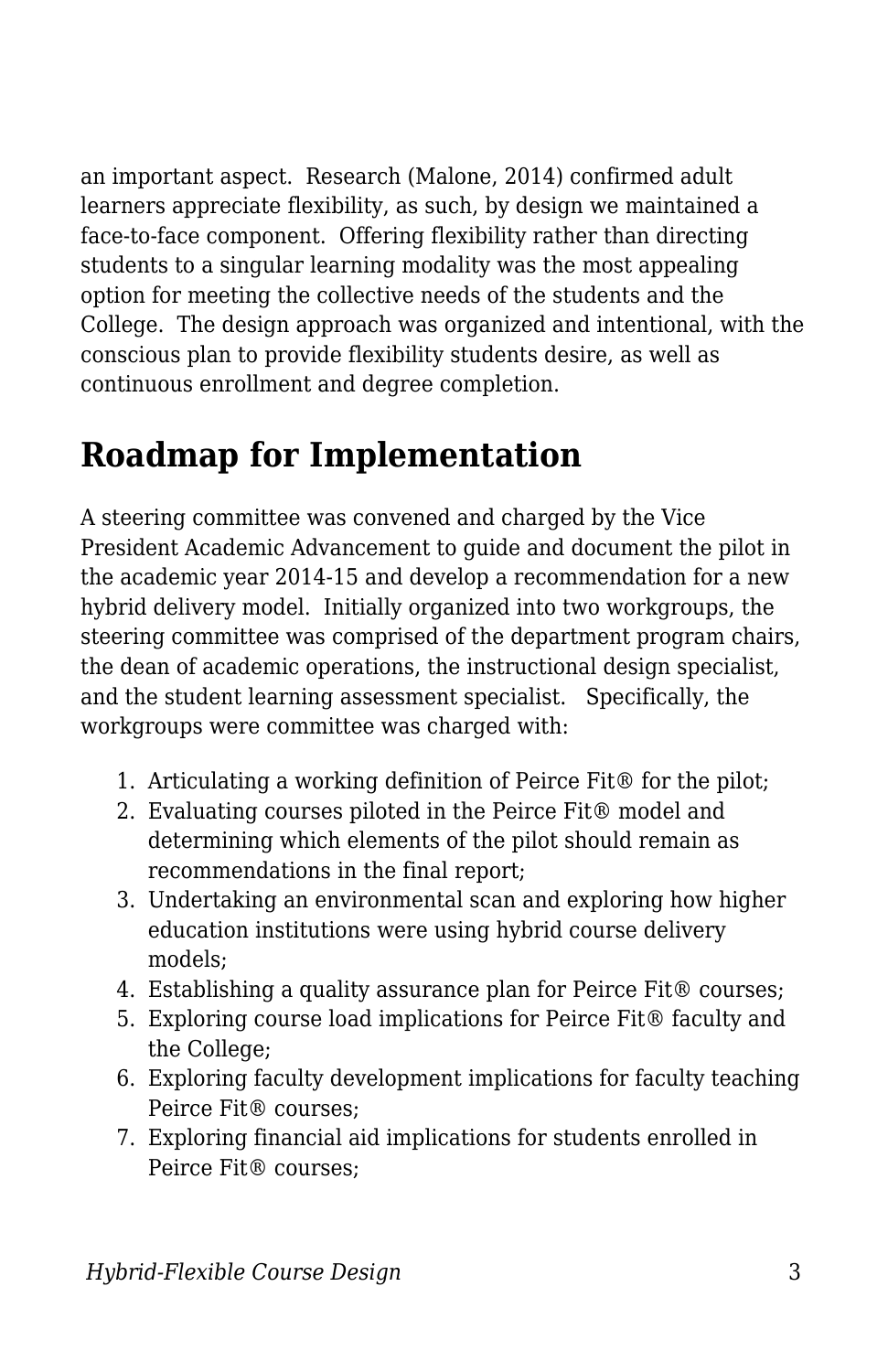- 8. Assessing financial implications to the College for offering Peirce Fit® courses/model (include budget projections);
- 9. Submitting a final report and recommendations to the College's Executive Leadership Team

The Peirce Fit® model was conceived of and piloted before the College's knowledge of Beatty's HyFlex model (EDUCAUSE, 2010). While attending the Council for Adult and Experiential Learning (CAEL) conference in November 2014, a faculty member learned about the HyFlex model. Upon her return from the conference, she shared the discovery of HyFlex with members of the College's executive leadership team responsible for managing the pilot and its subsequent college-wide implementation. Discovery of the Hylex model during the pilot phase was key to advancing the work of the steering committee and the early adopters. Specifically, we looked to the HyFlex principles of learner choice, equivalency, reusability, and accessibility to guide how we set about transforming on campus only and online only courses to Peirce Fit® courses. The principle of equivalency informed how faculty set expectations for both groups of students within a single course. Early versions of Peirce Fit® included a weekly table denoting the course learning outcomes for a given week and the assessment(s) for online and on-campus learners.

As the pilot was underway, the President and Executive Leadership Team identified Peirce Fit® as a strategic initiative, and the pilot status was removed. Consequently, the steering committee was restructured and a new sub-team was tasked with undertaking the financial analysis of Peirce Fit®, to include the development of an across-the-institution implementation timeline, financial analysis, required resources, identification of operational challenges, and marketing opportunities. In Fall 2014, a presentation was made at a faculty meeting designed to discuss the driving forces for change, including managing canceled classes, enrollment, retention, persistence, attendance, and the need for students to maximize financial aid in relation to timely degree completion.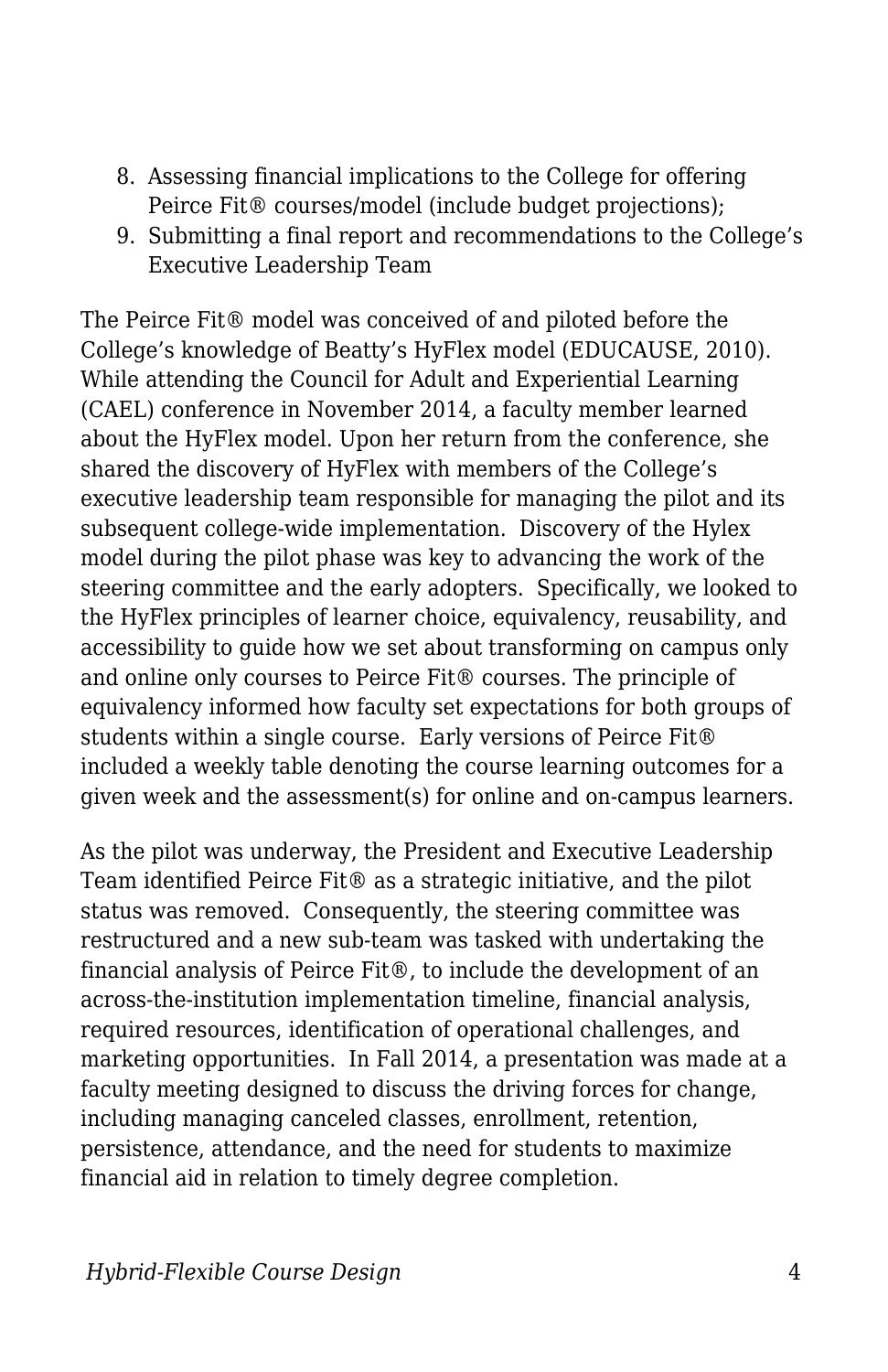The College began implementing the Peirce Fit® model in Spring-Summer, 2014-2015, with the conversion of Health Programs courses and Graduate Studies courses. Faculty received one course release time to undertake this work. Additionally, a faculty development program was created to facilitate the conversion and implementation process. In fiscal year 15-16, the Peirce Fit® model was implemented in six additional degree programs, including Accounting, Business Administration, Human Resource Management, Integrated Leadership, Information Technology, and Technology Management. In fiscal year 16-17, the College completed its conversion of courses to the Peirce Fit® model with the remaining programs in Paralegal Studies, Legal Studies in Business, Criminal Justice Studies and General Studies.

### **Implementation Process**

The design of the Peirce Fit® model, originally termed FLEX, originated from the work of the implementation team, which was comprised of four subteams; Marketing & Communications, Instruction, Faculty & Student Support, and Assessment. The Instruction subteam was charged with:

- 1. Determining course shell management (masters one for FLEX and on for online?);
- 2. Determining threaded discussion opportunities for different uses;
- 3. Demonstrating technologies that could support the FLEX delivery; (Adobe Connect, Google Hangout, Camtasia Relay, YouTube, ApprenNet)
- 4. Developing pedagogy best practices for the FLEX environment (Ex; flipped classroom);
- 5. Establishing minimum design criteria for FLEX courses (how are FLEX courses different); (Early Adopters)
- 6. Implementing a plan for strengthening the student and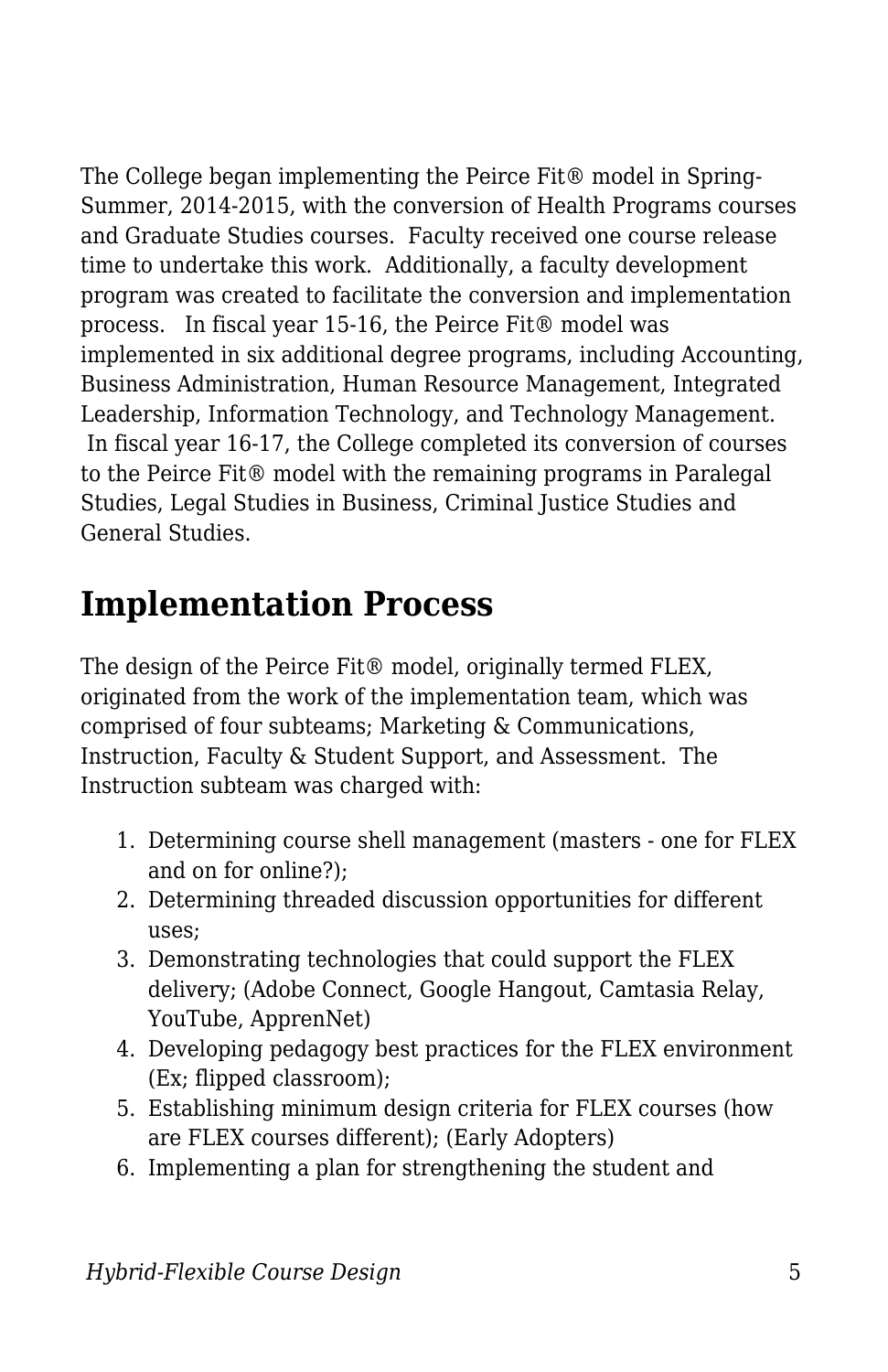instructor experience in a FLEX course; (chart, lesson plans, learning activities)

- 7. Articulating faculty expectations for teaching FLEX; (FAQ)
- 8. Implementing classroom management and student management strategies in a FLEX environment (Ex; student no shows); (FAQ, lesson plan)
- 9. Determining the course schedule for FLEX and online-only offerings;
- 10. Authoring and securing approval of "Note to Instructor" language
- 11. Documenting how one would FLEX a course
- 12. Developing an expedited QA process and rubric
- 13. Developing an attendance policy
- 14. Developing FAQs for students and faculty

 While the process was fully planned, documented, and executed, the Peirce Fit® model is, in fact, a living instructional model and institutional initiative. As an institution, all divisions are engaged in the iterations that move the model forward with a focus is on continually striving to strengthen and improve instruction and opportunities for students.

## **Challenges**

The implementation of Peirce Fit® across the College was not without challenge, and we continue to refine aspects of the model as part of our ongoing learning and refinement. The brevity of the pilot phase created a sense of curiosity among the faculty as to the rationale for implementing the Peirce Fit® model. Viewed as an opportunity to engage faculty, two focus group sessions were held to garner feedback and perspectives. In 2016, focus groups were held on campus for the full-time faculty and online for the adjunct faculty. The focus groups consisted of nine probing questions related to the understanding of Peirce Fit®, perceptions, likes, challenges,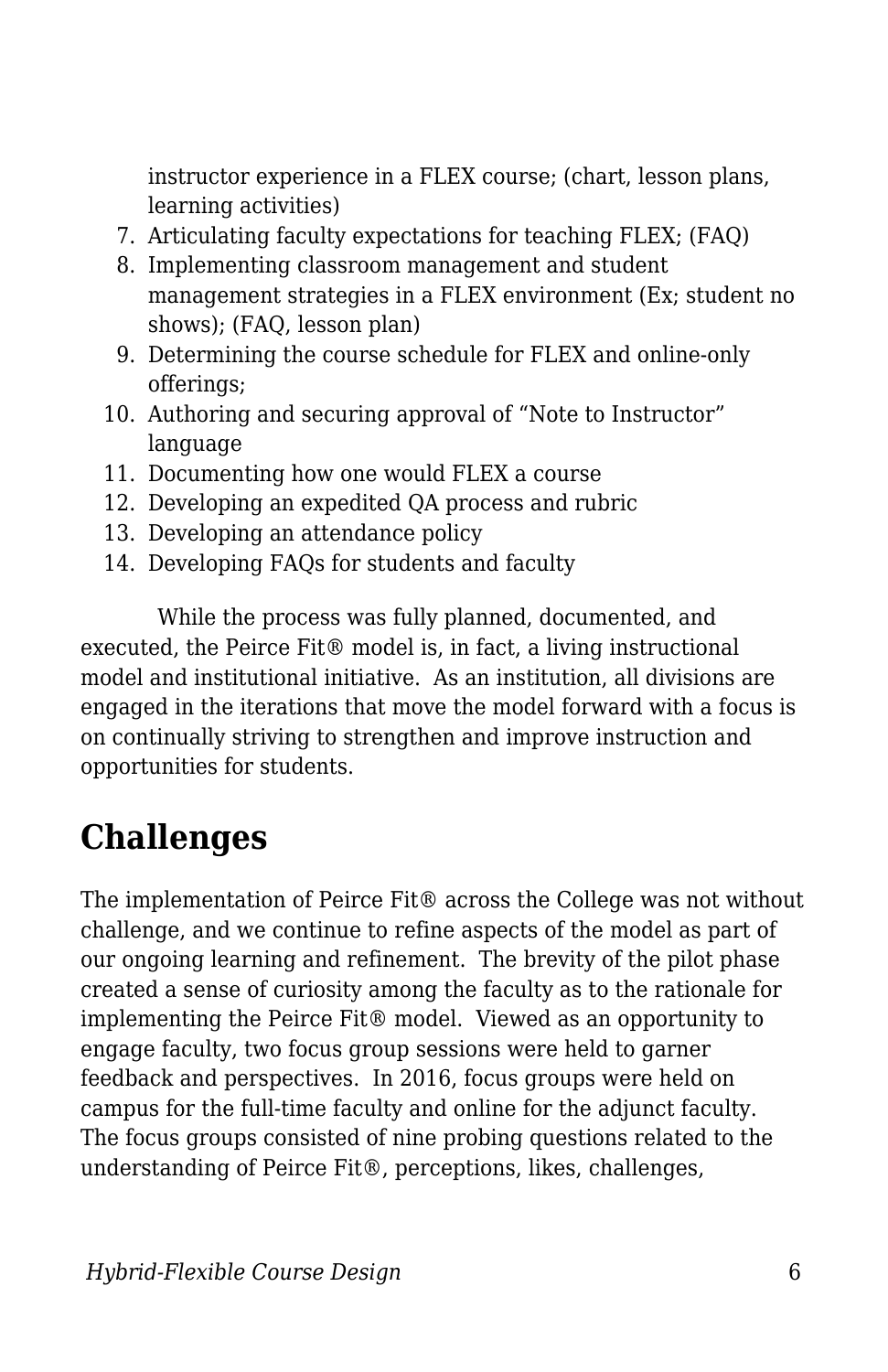classroom management strategies, perceived student perceptions, and needed support. The following themes and frequency emerged from the transcripts:

#### **Table 1**

*Focus Group Themes*

| Theme                                      | Number of<br>Coding<br><b>References</b> | Number of<br><b>Words Coded</b> | $%$ of<br>total |
|--------------------------------------------|------------------------------------------|---------------------------------|-----------------|
| Impact on<br>Teaching &<br>Learning        | 70                                       | 2,944                           | 45%             |
| <b>Faculty Workload</b>                    | 32                                       | 1,306                           | 20%             |
| Attendance                                 | 13                                       | 634                             | 10%             |
| Flexibility                                | 12                                       | 566                             | 9%              |
| Faculty<br>Understanding of<br>Peirce Fit® | 14                                       | 524                             | 8%              |
| Technology                                 | 12                                       | 330                             | 5%              |
| <b>Adjunct Faculty</b>                     | 7                                        | 180                             | 3%              |
| Total                                      | 160                                      | 6,484                           | 100%            |

Additionally, several sub-themes were identified:

#### **Table 2**

*Focus Group Sub-Themes*

| <b>Theme</b> | <b>Sub-Theme</b> | <b>Sub-Theme</b> |  |
|--------------|------------------|------------------|--|
|              |                  |                  |  |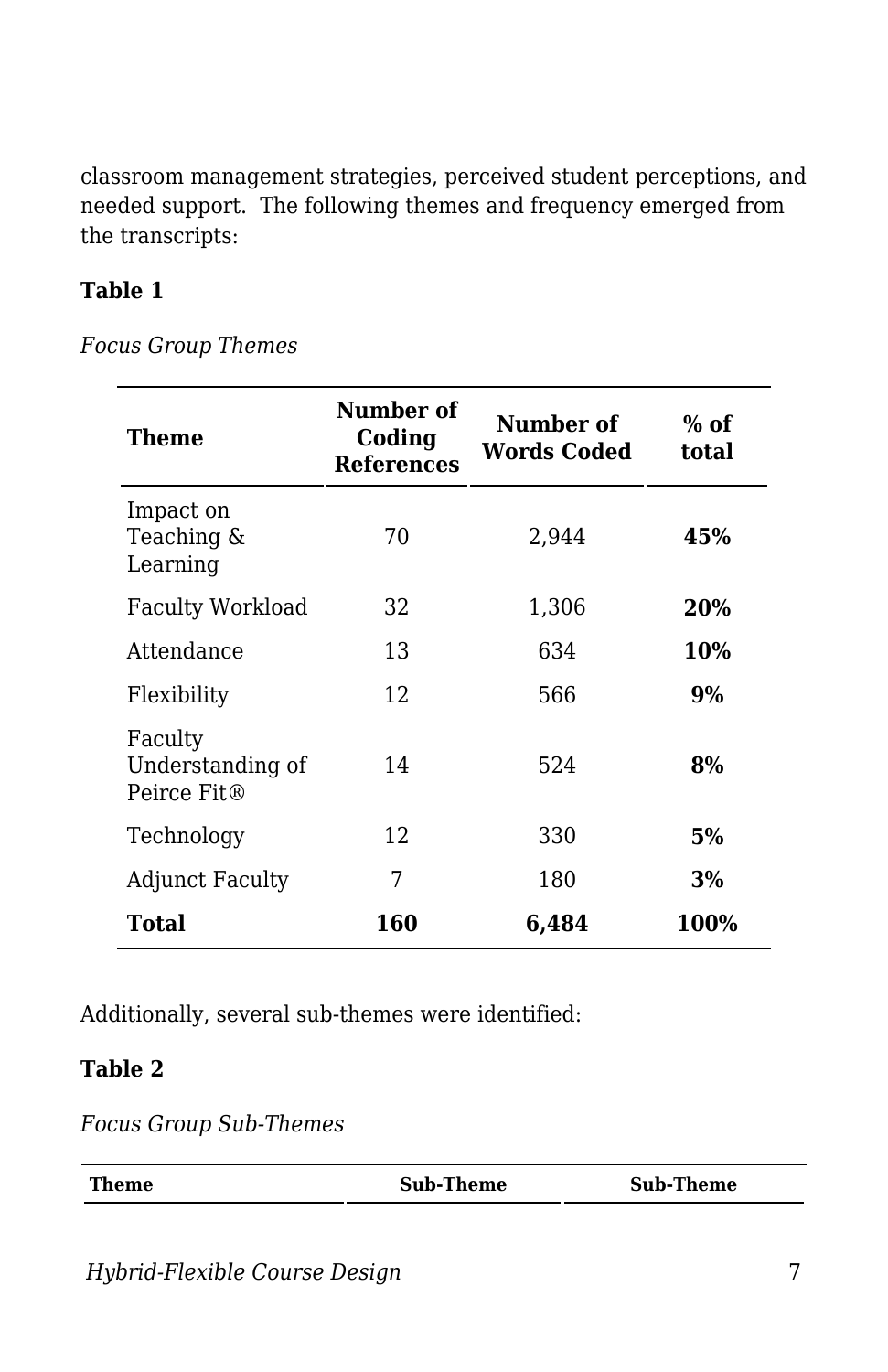| Impact on Teaching &<br>Learning        | Student expectations                                                                          | Lesson planning,<br>classroom experience                                                        |
|-----------------------------------------|-----------------------------------------------------------------------------------------------|-------------------------------------------------------------------------------------------------|
| <b>Faculty Workload</b>                 | More work - teaching<br>twice                                                                 | Low on-campus<br>attendance can make<br>instruction difficult / time<br>intensive               |
| Attendance                              | Offers students a plan<br>to avoid absenteeism                                                | Planning for small on-<br>campus attendance                                                     |
| Flexibility                             | Student choice is<br>important for adult<br>learners                                          | Students not changing<br>from week-to-week & lack<br>of understanding of what<br>Peirce Fit® is |
| Faculty Understanding of<br>Peirce Fit® | Desire for students to<br>attend at least the first<br>class on campus                        | Lack of consistency in<br>how Peirce Fit® is applied<br>to instruction                          |
| Technology                              | More robust<br>technology for<br>instruction (lecture<br>capture and<br>synchronous delivery) | Students using cell<br>phones for assignments                                                   |
| Adjunct Faculty                         | Balancing the<br>requirements of Peirce<br>Fit@                                               | 1-hour wait time $\&$<br>concern for recruitment                                                |

The consolidated data were presented to the VPAA, and the following recommendations were adopted:

- 1. Strengthen professional development for faculty focused on instruction, teaching, and learning
- 2. Evaluate faculty workload
- 3. Ensure consistent messaging across institution related to Peirce Fit®
- 4. Adopt and implement new and more robust instructional technology tools
- 5. Survey faculty for areas in which support is needed
- 6. Evaluate foundational courses that should not be offered in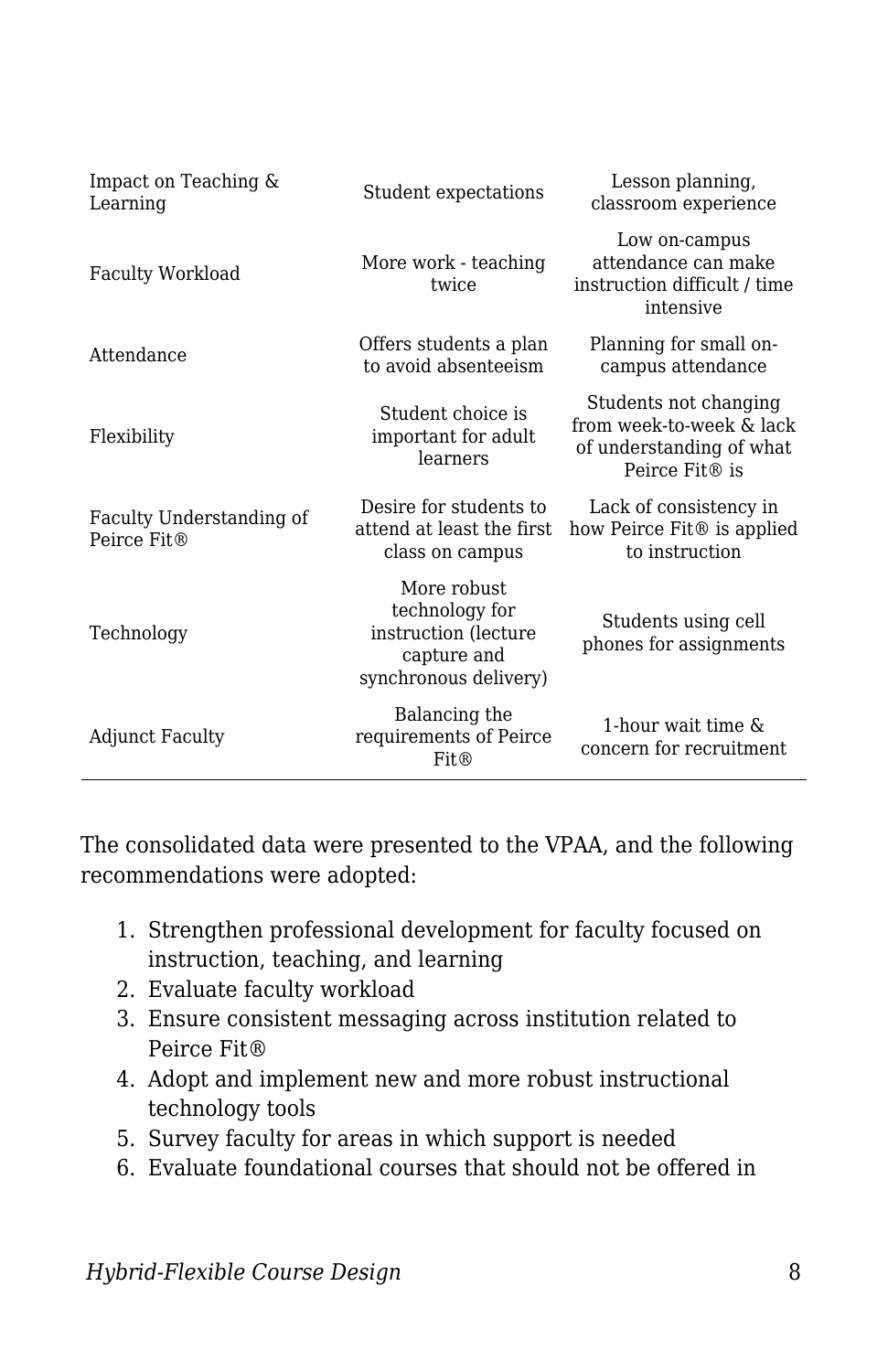Peirce Fit®

## **Impact of the Plan**

The approach was deemed successful. With a clearly articulated plan, the Peirce Fit® model was implemented in an accelerated fashion as a means to address an institutional need. As such, a quick victory was identified when data revealed a decrease in absenteeism. However, the approach which included gaining longitudinal faculty perceptions identified area of opportunity, to include the previously identified themes. For other academic institutions who aspire to innovate, it is critical to have a strong project management plan and to engage key stakeholders along the way. Success will be more likely with a crossinstitutional team; a high level of coordination, and fully engaged collaboration. A testament to the success of this plan was the willingness of the faculty to be engaged and willing partners in this process, and to continually strive for the flexibility Peirce Fit® affords our students.

## **Conclusion**

The changing higher education landscape and inherent challenges lead to faculty experimentation with an innovative hybrid delivery model that would significantly alter how instruction is delivered at this College. For students, the model would provide flexibility in how they attended each class within a course, and for the College, the model pointed toward real opportunities to improve operational efficiency. Following a pilot study, this College decided to implement the Peirce Fit® model with hopes to address challenges currently being faced.

Under the leadership of the Vice President, Academic Advancement, faculty continue to experiment, refine, and improve the Peirce Fit® model as part of the academic and curriculum planning process. In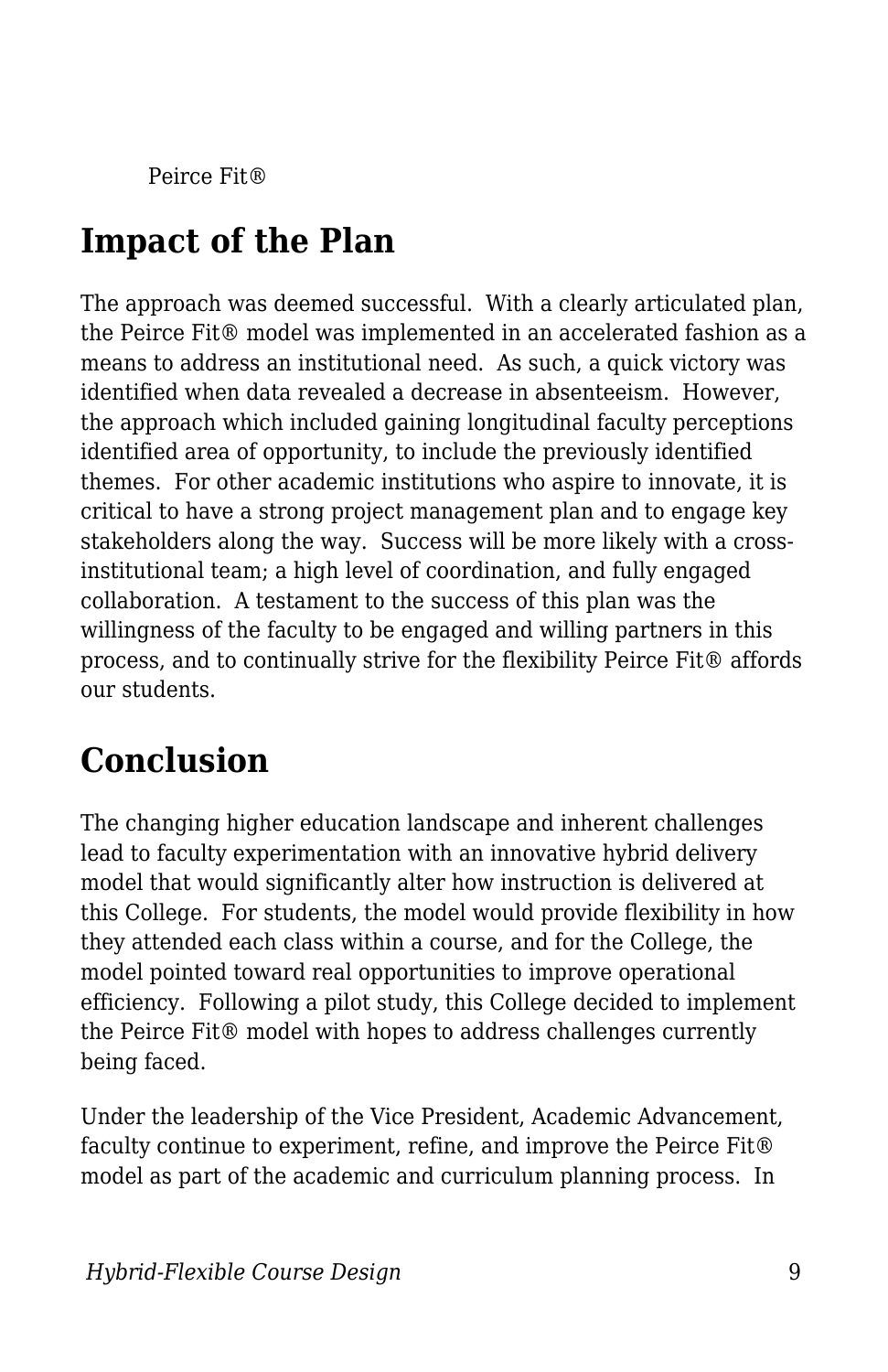Fall 2017, the College implemented a new learning management system (LMS) called Canvas. Canvas offers more robust learning technologies than the previous LMS used at the College. In many ways, access to this new technology aligns with the Peirce Fit® model and has been a positive experience for both students and faculty in the Peirce Fit® environment. However, learning is ongoing and mastering the Peirce Fit® model has proven to be an iterative process, and each academic year, the model is improved.

### **References**

EDUCAUSE. (2010, Nov). 7 things you should know about...the HyFlex course model. *EDUCAUSE Learning Initiative.*

Malone, S. (2014). Characteristics of adult learners. *Training & Development*. 41(6).